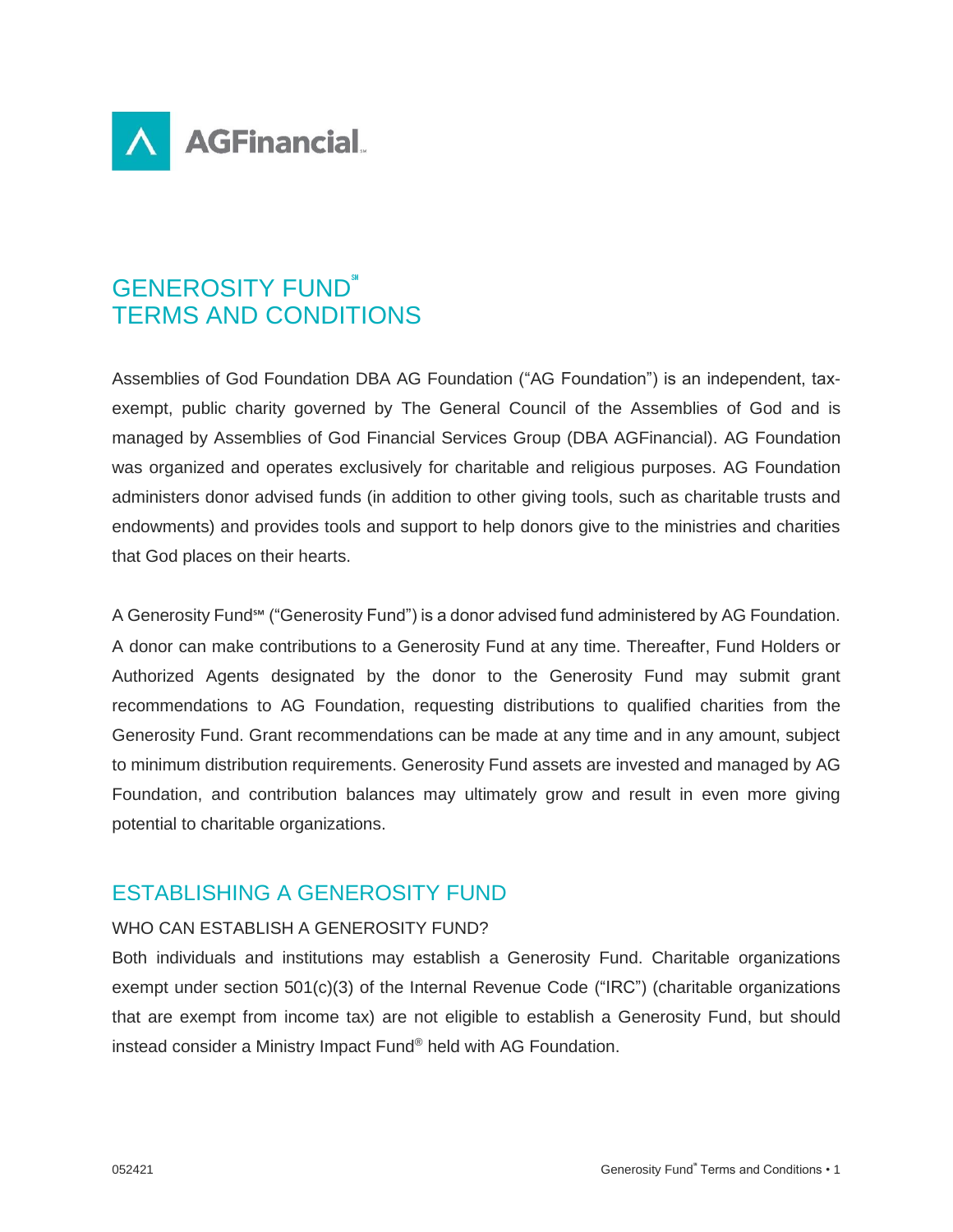### HOW TO ESTABLISH A GENEROSITY FUND

Eligible donors may establish a Generosity Fund by completing an application online at agfinancial.org/generosityfund. Each Generosity Fund requires an initial irrevocable contribution to AG Foundation of \$10,000 or more. Initial funding should be in the form of cash. Once the Generosity Fund application and initial funding are received and approved by AG Foundation, additional contributions to the Generosity Fund may be made.

Each Generosity Fund application shall be subject to the review and approval of AG Foundation. AG Foundation shall have all discretion as to the acceptance of each Generosity Fund application. AG Foundation may, in its sole discretion and for any reason, elect to not accept a Generosity Fund application.

### NAMING A GENEROSITY FUND

As part of the application process, the party completing the application will be prompted to create a name for the Generosity Fund. Most Generosity Funds are named after the initial donor(s) or their family (*e.g.*, "The John and Jane Doe Generosity Fund" or "The Doe Family Generosity Fund"). Less personal names are also allowed (*e.g.*, "The Big Giving Generosity Fund"). Names should avoid use of words like "Foundation" or "Endowment" in the name to avoid confusion as to the legal structure of the Generosity Fund. AG Foundation reserves the right to reject any name for a Generosity Fund, and in that event, will contact the applicant for an alternate name.

### FUND HOLDERS

Each Generosity Fund established by individuals must have at least one (1) Fund Holder, up to a maximum of three (3) additional Fund Holders. Each Fund Holder must be an individual over the age of 21. Each Fund Holder will have equal access and privileges to the Generosity Fund. For the purposes of this document, the term "Fund Holder" may refer to a single individual acting alone or to multiple individuals serving together in relation to a Generosity Fund. Additionally, the term "donor" throughout this document will generally refer to a Fund Holder but is left as a generalized term in order to cover all possible circumstances.

A Fund Holder has management of key elements of the Generosity Fund and will also be the individual with whom AG Foundation communicates regarding the Generosity Fund. A Fund Holder may recommend distributions from the Generosity Fund, may add and remove Fund Holders, may add and remove Successor Advisors, may change the name of the Generosity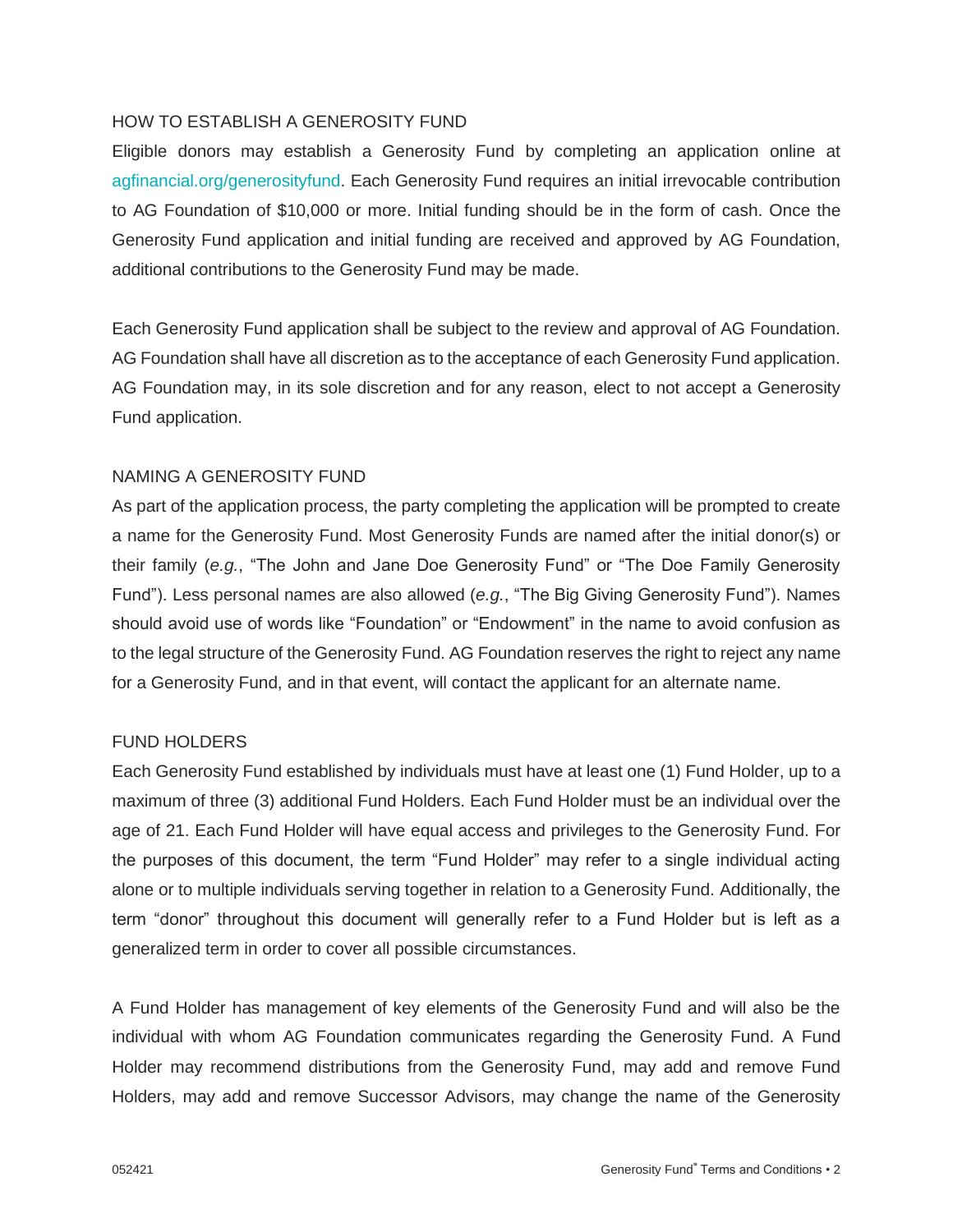Fund, and may direct that the Generosity Fund be closed once all assets held by the Generosity Fund have been distributed. Removing a Fund Holder may require consent of all Fund Holders related to that Generosity Fund. Communication regarding the Generosity Fund will be sent to the Fund Holder(s) at the address and/or email address that each Fund Holder provides to AG Foundation for such communications. A Fund Holder may add or modify his or her own contact information at any time.

Upon the death of a Fund Holder, any remaining Fund Holders will retain all privileges and powers to recommend grants and name Successor Advisors, including the privilege and power to name new Successor Advisors and replace any Successor Advisors previously named.

### AUTHORIZED AGENTS

Each Generosity Fund established by an institution must have one (1) Online Access Administrator who will have the initial sole authority over the Generosity Fund. The Online Access Administrator can appoint Authorized Users with either view only or full access to the Generosity Fund. The Online Access Administrator and any Authorized User ("Authorized Agents") with full access granted will be the individuals with whom AG Foundation communicates regarding the Generosity Fund. An Authorized Agent may recommend distributions from the Generosity Fund, may change the name of the Generosity Fund, and may direct that the Generosity Fund be closed once all assets held by the Generosity Fund have been distributed. Communication regarding the Generosity Fund will be sent to the Authorized Agent at the address and/or email address provided to AG Foundation for such communications. An Authorized Agent may add or modify his or her own contact information at any time.

Upon the death or removal from the institution of an Authorized User, any remaining Authorized Users will retain all privileges and powers to recommend grants. Upon the death or removal from the institution of the Online Access Administrator, the institution must designate a new Online Access Administrator.

### SUCCESSOR ADVISORS

Fund Holders may name or remove a Successor Advisor to a Generosity Fund at any time. A Successor Advisor is an individual appointed by the Fund Holder to carry forward the giving goals of the Fund Holder upon the passing or incapacity of all named Fund Holders.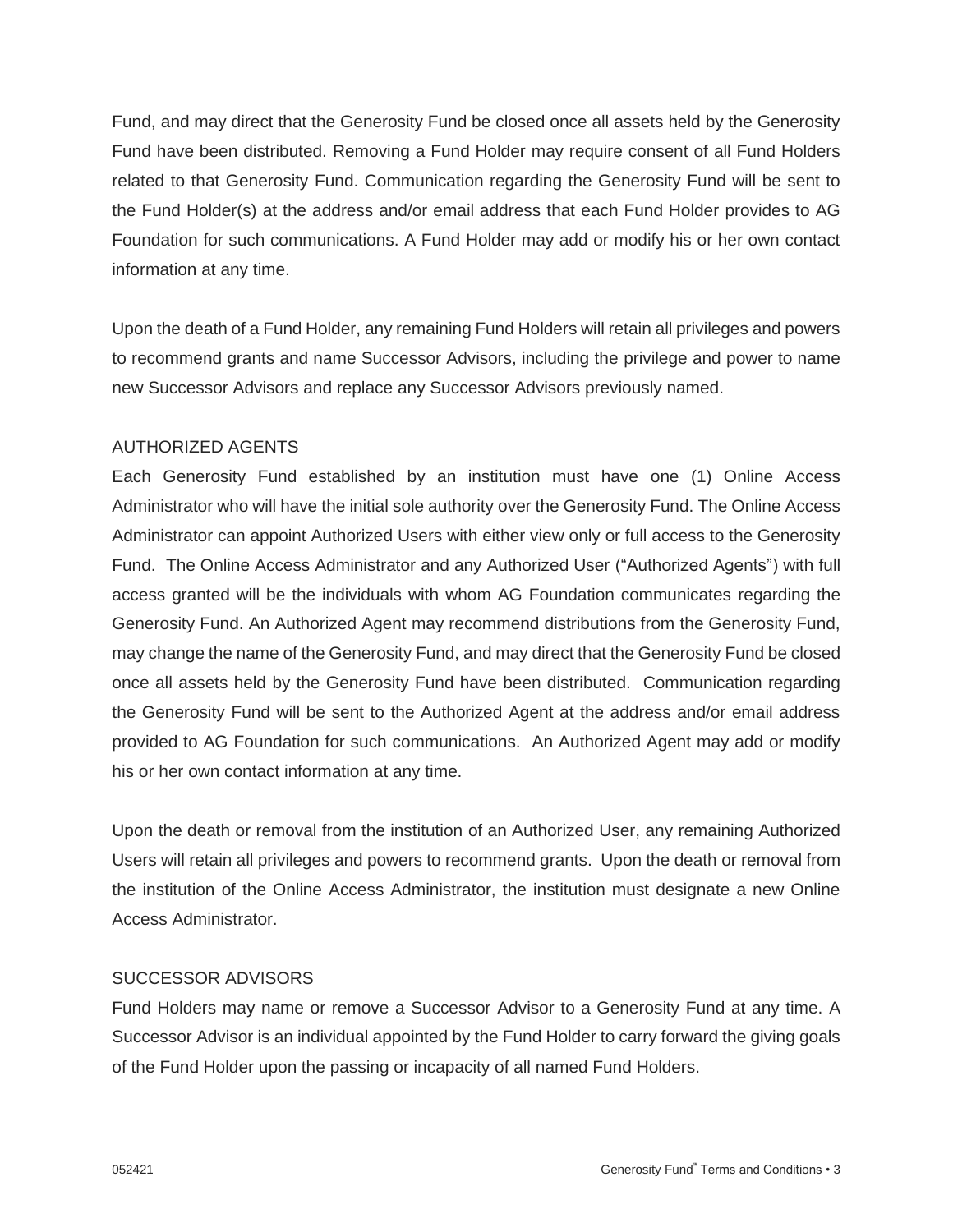A Successor Advisor must be an individual over the age of 21 at the time that individual becomes active as a Successor Advisor. A named Successor Advisor who is not 21 or older at the time that individual would otherwise become active will not be allowed to serve as Successor Advisor. AG Foundation recommends that Fund Holders review Successor Advisors at least once a year or more often, if necessary, to ensure that a Successor Advisor meets the age requirement, is an individual capable of carrying forward the giving goals of the Fund Holder, and that his or her contact information is correct. Successor Advisors can be changed via Online Access to the Generosity Fund at any time before the death of all Fund Holders.

Successor Advisors are not available for Generosity Funds established by institutions.

## DEFAULT CHARITIES

Fund Holders may name or remove a Generosity Fund's Default Charity via Online Access at any time before the death of all Fund Holders. In the event that a Successor Advisor is not named and all Fund Holders are deceased, AG Foundation will distribute the balance of the Generosity Fund according to any Default Charity direction provided by the Fund Holder during their life. In the event that a Default Charity was not named by the Fund Holder, the balance of the Generosity Fund will be granted to one or more IRS-qualified public charities, giving preference to any charities or purposes identified by a Fund Holder or a Successor Advisor over time or to which funds were recommended for granting by the Fund Holder or a Successor Advisor at any time.

Authorized Agents may name or remove a Generosity Fund's Default Charity via Online Access at any time. In the event that a Default Charity is not named by an Authorized Agent and the institution ceases to exist, the balance of the Generosity Fund will be granted to one or more IRSqualified public charities, giving preference to any charities or purposes identified by an Authorized Agent over time or to which funds were recommended for granting by the Authorized Agent at any time.

### TERMINATION OF ADVISORY PRIVILEGES

AG Foundation reserves the right to terminate any privileges of any person with respect to a Generosity Fund upon sixty (60) days written notice to the Fund Holder or Authorized Agent of the Generosity Fund at his or her last known US postal address as reflected in the Generosity Fund records. This reservation of rights is intended to protect the interests of AG Foundation in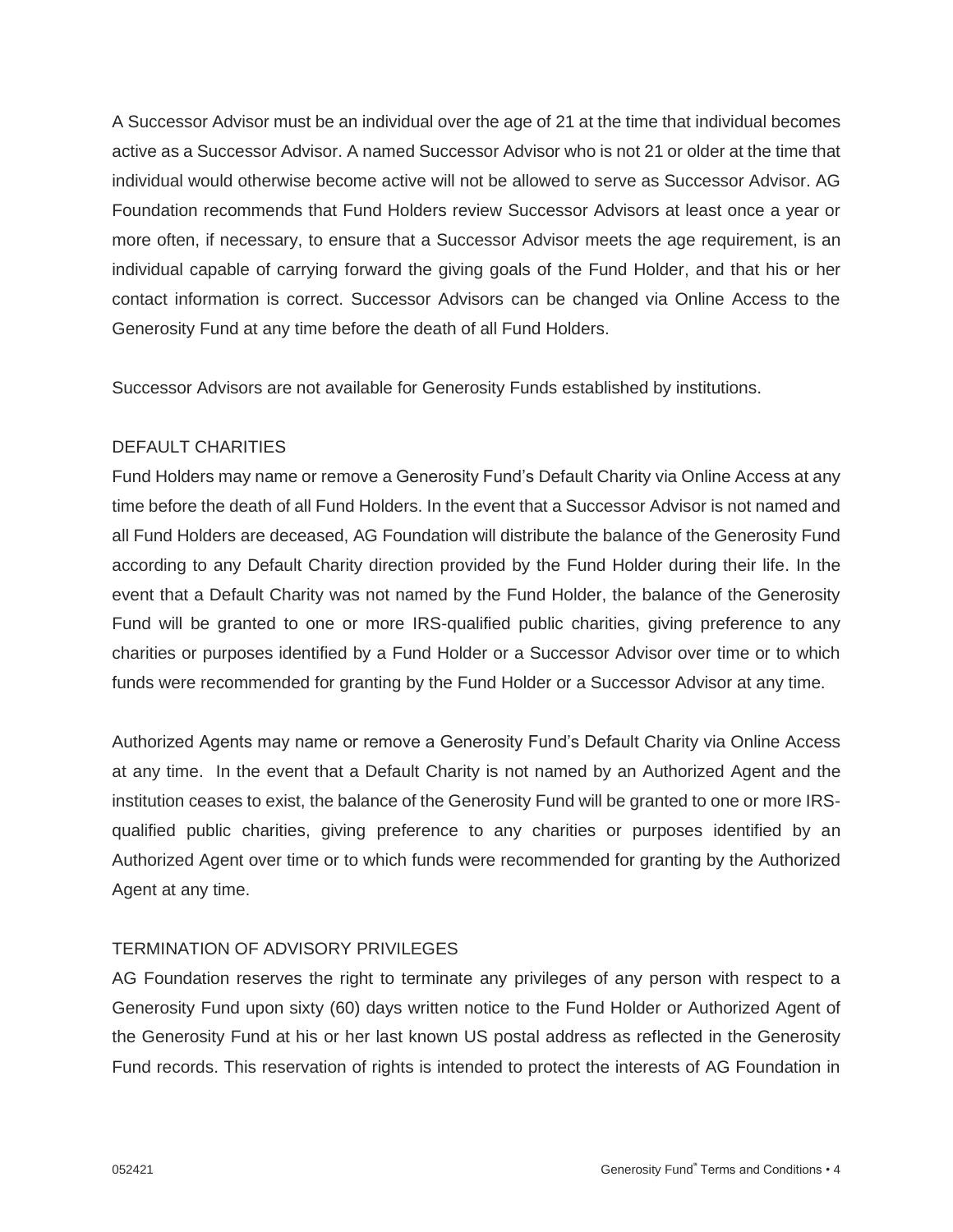the Generosity Fund and to manage the interests of AG Foundation related to the individuals associated with Generosity Funds.

## **CONTRIBUTIONS**

## IRREVOCABLE NATURE OF CONTRIBUTIONS

Each contribution to a Generosity Fund shall be an irrevocable gift to AG Foundation. Each contribution to a Generosity Fund shall be subject to the review and approval of AG Foundation. AG Foundation shall have sole discretion as to the acceptance and application of all gifts and may elect to not accept a contribution. Note that AG Foundation's receipt or possession of a contribution does not constitute acceptance by AG Foundation of that contribution. Acceptance of a contribution is only final when affirmatively accepted by AG Foundation after completion of its own internal gift acceptance process. AG Foundation may perform its own due diligence before acceptance of a contribution, and AG Foundation may decline a contribution based on that due diligence or for any other reason. If AG Foundation declines to accept a contribution, the contribution will be returned to the donor as soon as practicable. AG Foundation will hold exclusive legal control over any contribution once accepted. Once a contribution is accepted by AG Foundation, that contribution is irrevocable and is not refundable.

## TYPES OF CONTRIBUTIONS

Generosity Funds are intended to be funded online with cash, but contributions may also be made to a Generosity Fund by check for offline processing. After the initial gift has been completed, a Generosity Fund can accept the following types of assets:

• CASH

AG Foundation accepts contributions of cash denominated in US Dollars. Preference is given to delivery of funds by electronic funds transfer (EFT), but funds may also be delivered by wire or by check. Checks should be made payable to AG Foundation with specific reference to the Generosity Fund name and number listed in the memo field. Checks payable to a third-party and endorsed to AG Foundation will not be accepted. Upon receipt of a contribution in good order, together with acceptable documentation supporting the contribution, AG Foundation will typically process the contribution on the business day on which the contribution was received by AG Foundation.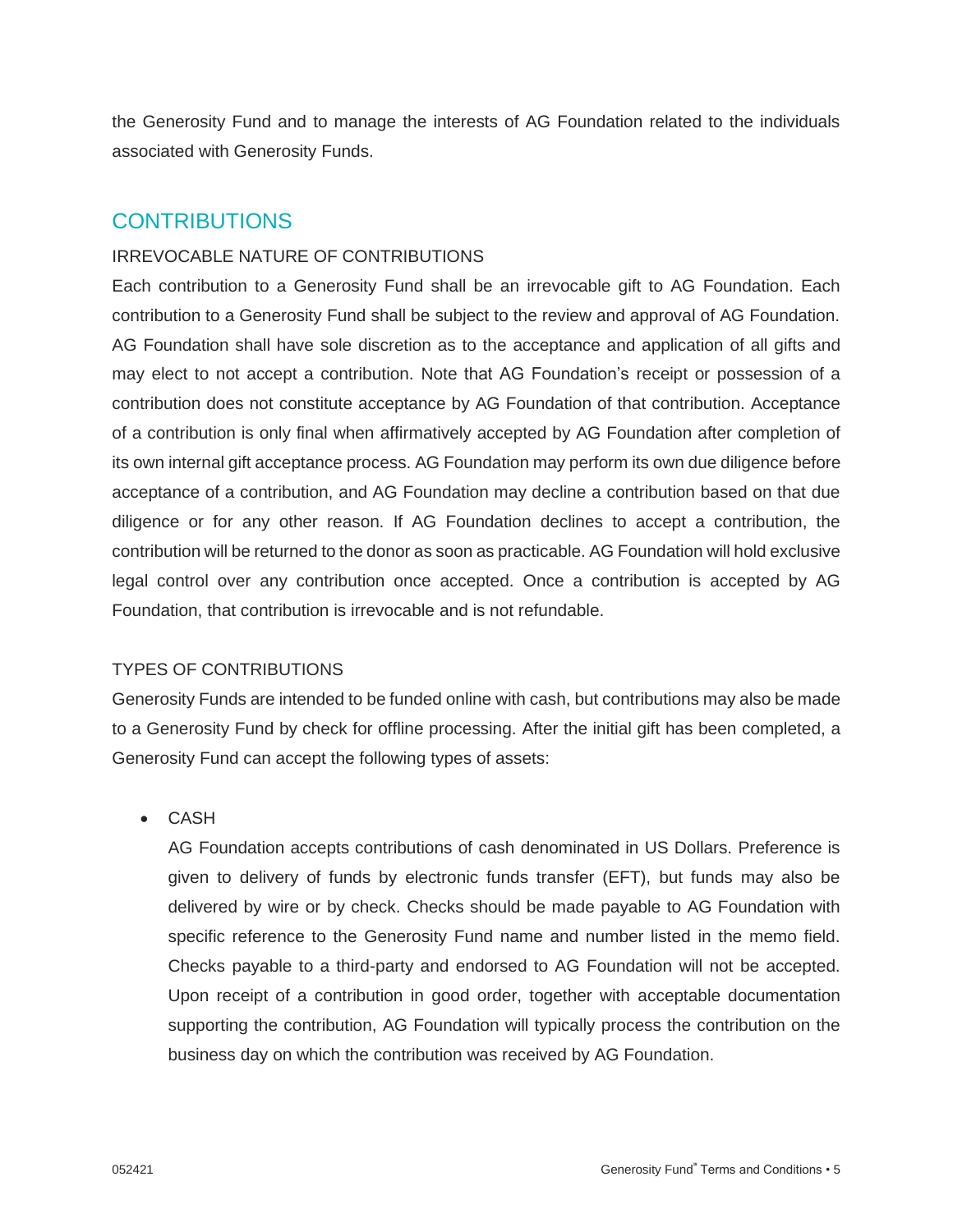## • ELECTRONIC FUNDS TRANSFER (EFT)

Contributions to a Generosity Fund may be made via EFT for the purposes of transferring funds electronically from a bank account. Transfers are processed through the Automated Clearing House (ACH) system, and the bank from which the contribution originates must participate in the ACH system to use the service. AG Foundation does not charge a fee to use EFT, although the originating bank may charge transaction fees. Contributions made by EFT from a bank account to AG Foundation for a Generosity Fund are not available to fulfill grant recommendations until the funds are cleared by the bank, received, and accepted by AG Foundation. AG Foundation will not be liable for failure to complete an EFT transaction.

## • PUBLICLY TRADED SECURITIES

Once the fund is established, publicly traded securities such as mutual funds shares, exchange traded fund shares, stocks, and bonds may be contributed to a Generosity Fund by a broker transfer of securities in deliverable form to an AG Foundation fiduciary account. Additional paperwork will be required to transfer ownership to AG Foundation for benefit of the Generosity Fund. Upon receiving the proper paperwork and contributed securities in good order, AG Foundation will sell the securities at the earliest possible date but reserves the right to sell at any time.

Contributions of stocks, mutual funds, and other publicly traded securities held at a financial institution will be processed when the assets are received in good order, and reviewed and approved by AG Foundation along with a Letter of Authorization signed by the owner or other authorized signer of the originating account. Fractional shares of stock positions generally cannot be contributed unless the entire brokerage position is being contributed. If fractional shares of stock positions are transferred without contributing the entire brokerage position, the contribution will be rounded down to the nearest whole share. If the entire brokerage position is contributed and a fractional share is involved in the transfer, additional processing time may be required. Other processing delays may result based on tax lot and in situations involving an "unknown" cost basis. Contributions of mutual funds may require two to four weeks once AG Foundation has received the original Letter of Authorization and all other required documentation required.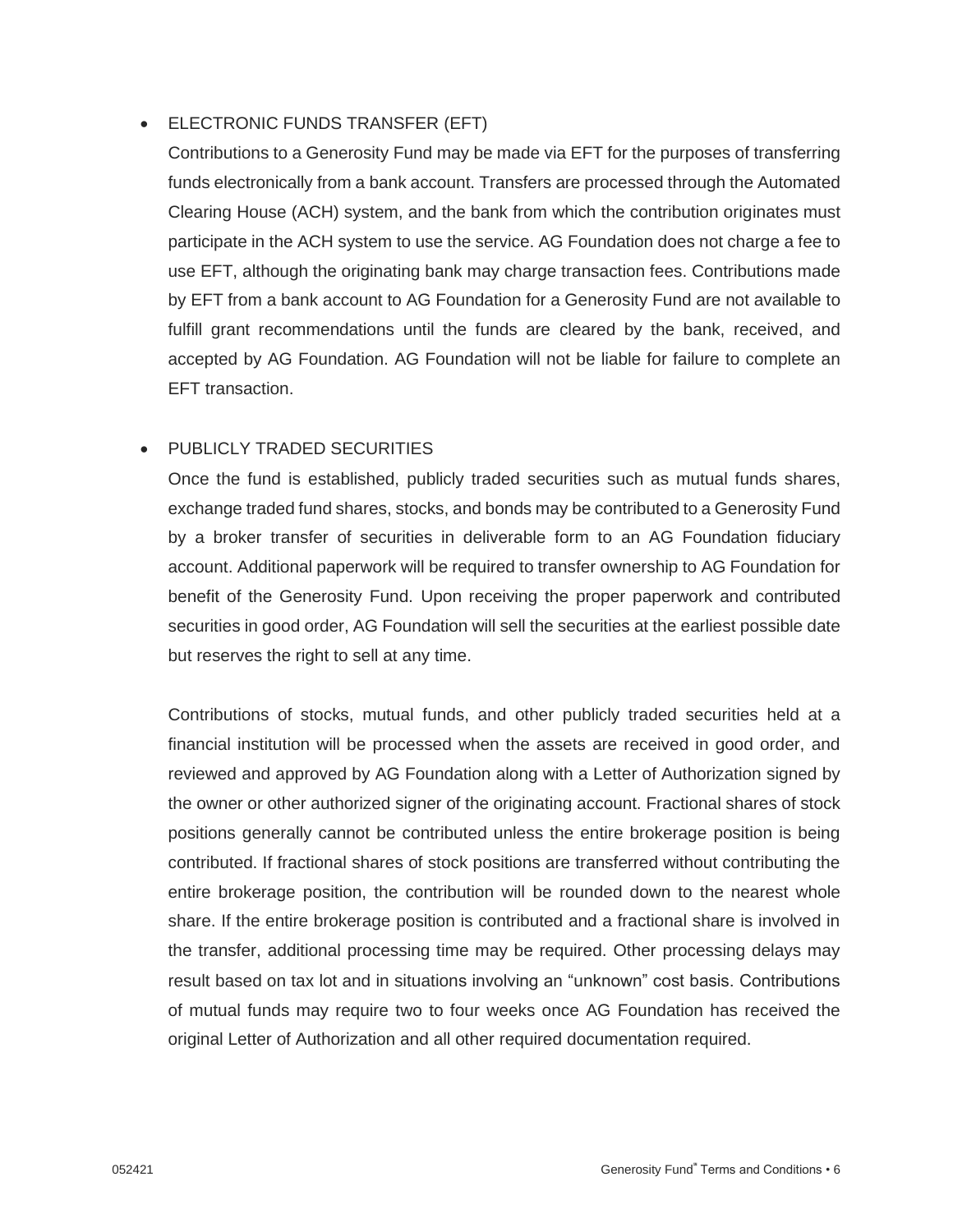Non-publicly traded assets, such as shares and interests in privately held companies, may be accepted as funding for a Generosity Fund but require a case-by-case analysis by AG Foundation. Contact AG Foundation directly for an estimated timeframe for the consideration and acceptance of a contribution of restricted stock or non-publicly traded assets (assets that are not readily liquid), including real estate.

Funding options for Generosity Funds are limited to the above contribution methods, but other property, such as real estate or personal property, may be accepted by AG Foundation and used for funding other charitable instruments such as charitable trusts, customized donor advised funds, endowments, and charitable gift annuities.

#### CONTRIBUTION MINIMUMS

The minimum initial contribution to AG Foundation to establish a Generosity Fund is \$10,000 and must be made in cash via EFT. Additional contributions must be a minimum of \$100.

### PROCESSING OF CONTRIBUTIONS

All contributions made to a Generosity Fund will be reviewed before acceptance by AG Foundation, and the processing time may vary. AG Foundation processes contributions on weekdays that are not holidays, and contributions are processed as quickly as possible after all assets (and in the case of non-cash assets, any related paperwork) have been received. Processing times may take longer during high volume periods. Regardless of processing times, the date of receipt of assets by AG Foundation (in a manner that irrevocably relinquishes the donor's ownership and control of those assets to AG Foundation) will generally be treated as the date of the contribution.

### COSTS ASSOCIATED WITH CONTRIBUTIONS

In the event a contribution is made to a Generosity Fund that results in AG Foundation incurring costs, including but not limited to, tax consequences to AG Foundation, costs related to receiving, holding, or selling contributed property, or any other fees or charges, AG Foundation may allocate such costs incurred to the Generosity Fund for which the contribution is intended. AG Foundation works to liquidate non-cash contributions in a timely manner and, upon sale of non-cash assets, allocates to the Generosity Fund the gross proceeds of that sale less any costs incurred by AG Foundation in receiving, holding, and selling the contributed assets. AG Foundation determines and allocates all such costs at its own discretion based on the information available to AG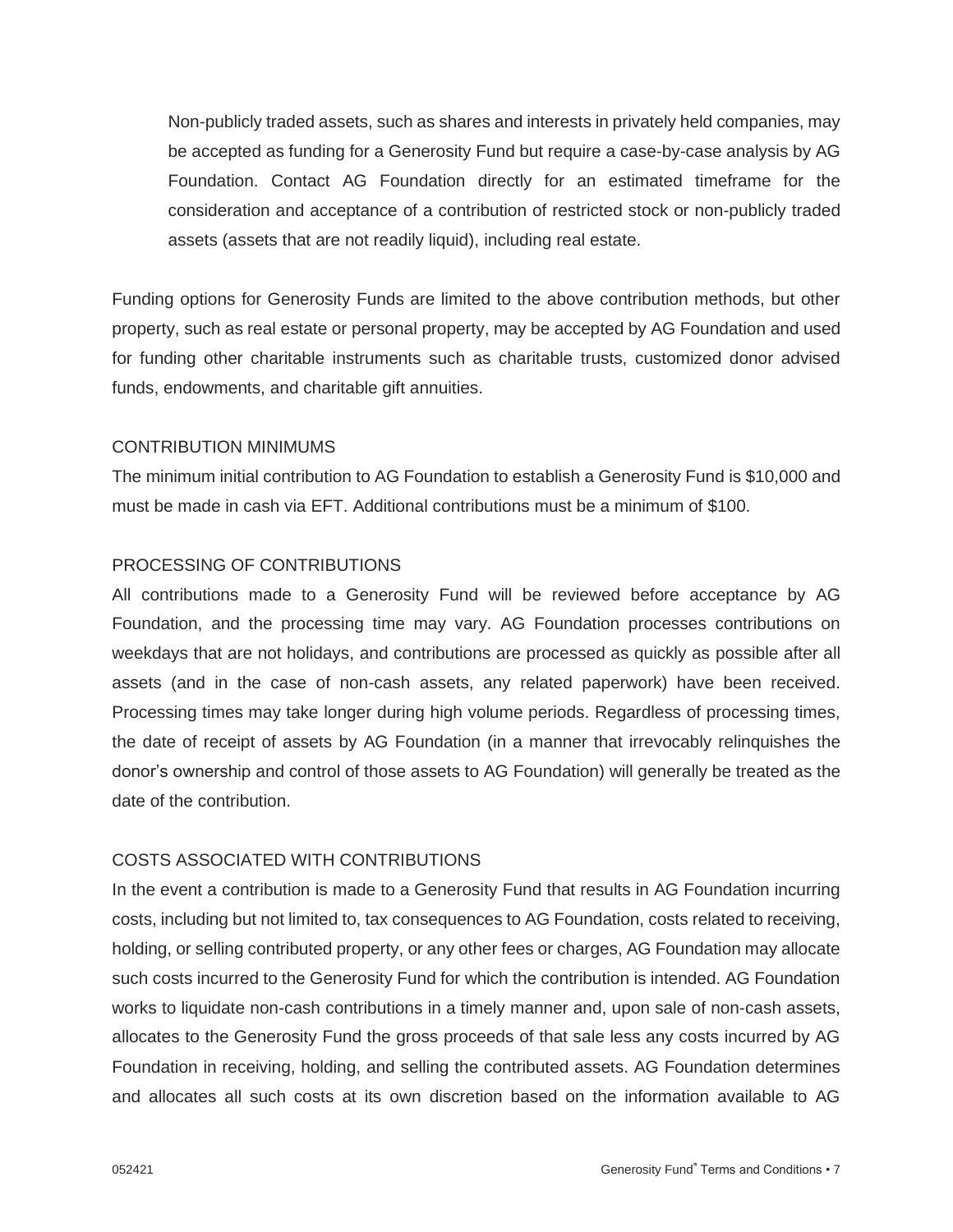Foundation. AG Foundation reserves the right to set aside all or a portion of the contribution or the proceeds therefrom to cover potential, anticipated, or actual costs related to a contribution until the costs of that contribution are fully and finally determined.

## INVESTMENT OF CONTRIBUTIONS

Generosity Funds are invested to earn a fixed income rate of return. That rate of return is reviewed each calendar quarter but may be adjusted by AG Foundation at any time. Currently, in order to maintain the efficiencies necessary to offer Generosity Funds, additional investment options are not currently available.

## DEADLINES FOR CONTRIBUTIONS

In general, the date of receipt of assets by AG Foundation (in a manner that irrevocably relinquishes the donor's ownership and control of those assets to AG Foundation) will be treated as the date of the contribution (subject to acceptance by AG Foundation), but contribution deadlines serve as a framework to help anticipate contributions are properly received, accepted, and recorded. From late November until the last business day of each calendar year, AG Foundation may declare contribution deadlines in order to ensure delivery and acceptance of contributions before the December 31 tax deadline for claiming a charitable deduction for that tax year. Generally speaking, to ensure that funds are received, accepted and recorded by the December 31 tax deadline, year-end gifts should be submitted by December 26.

## CONFIRMATIONS OF CONTRIBUTIONS

AG Foundation will communicate confirmations of contributions to the contributing party as required by law. Tax receipts will be separately delivered to the contributing party. The IRS generally requires a taxpayer to substantiate the charitable deductions claimed, so each donor should keep these tax receipts to use as tax records for the year in which any contribution was made. Fair market computations reported in contribution confirmations and tax receipts are good faith estimates provided by AG Foundation as a courtesy to donors, but donors are ultimately responsible for the value claimed for each deduction on their tax returns. Donors should consult with their own tax advisor before claiming any charitable deductions.

A confirmation and tax receipt for a contribution for cash will detail the date of the gift and the cash value of the gift. A confirmation of a contribution for publicly traded securities will detail the date of the gift, security name, number of shares, proceeds from the sale of the securities, and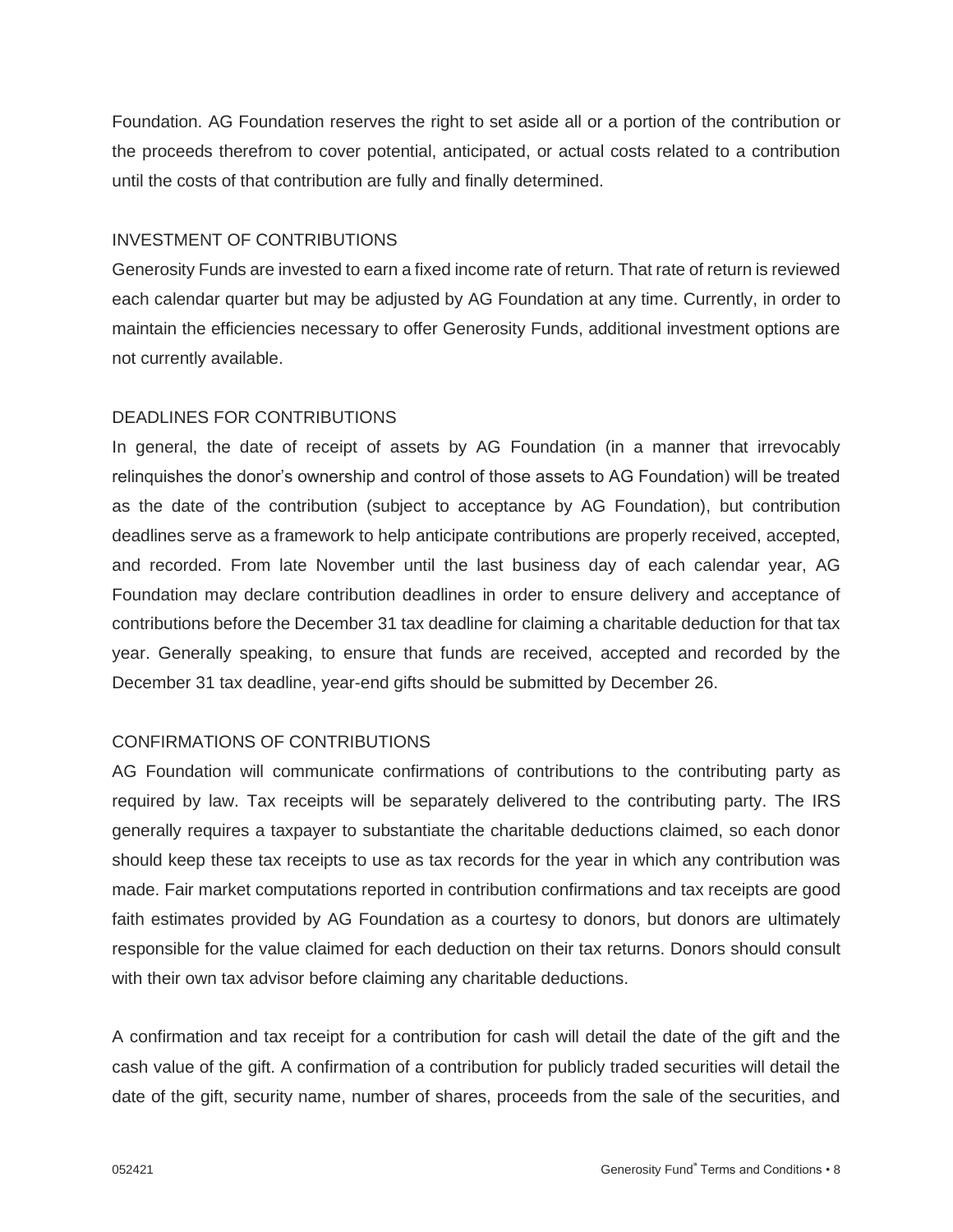the estimated fair market value for the publicly traded securities. If AG Foundation accepts a contribution of non-publicly traded assets, AG Foundation will acknowledge receipt of the assets, but will not provide or agree to any valuation of such assets. The donor of any non-publicly traded assets, such as real estate, should work with their own tax advisor to ensure compliance with IRS guidelines for substantiation of the valuation of a gift, including the possibility that the donor may need to obtain a qualified independent appraisal and may also need to report valuation of the gift to the IRS on IRS Form 8283.

If a third party contributes to a Generosity Fund, no Fund Holder may claim a tax benefit related to that contribution. Under the IRC, taxpayers are not generally entitled to claim a charitable deduction for contributions made by a third party.

## **GRANTS**

AG Foundation makes grants from Generosity Funds based on the recommendation of Fund Holders or Authorized Agents, and, in the event no Fund Holders remain, then from Successor Advisors. Grants from Generosity Funds are made and are intended to be used exclusively for the furtherance of the charitable purposes of any charitable organization to which a grant is made. AG Foundation reserves the right to undertake additional due diligence efforts to verify the charitable purpose of a grant or the charitable status of an organization to which a grant is recommended. AG Foundation also reserves the right to contact a charitable organization directly to inquire further as part of AG Foundation's due diligence process.

While every effort will be made to approve recommended grants, AG Foundation reserves the right to decline any grant recommendation. Circumstances under which AG Foundation may decline to make a recommended grant include, but are not limited to, the situations set forth below.

## • GRANTS BENEFITING GENEROSITY FUND PARTIES

Grants cannot be made that provide a direct or indirect benefit or anything "more than incidental benefit" to a donor, a Fund Holder, an Authorized Agent, a Successor Advisor or any person with grant recommendation privileges, a family member of any of them, or other third parties. In addition, grants by AG Foundation from a Generosity Fund cannot be made to complete any legally-binding fundraising or giving obligation of a donor, a Fund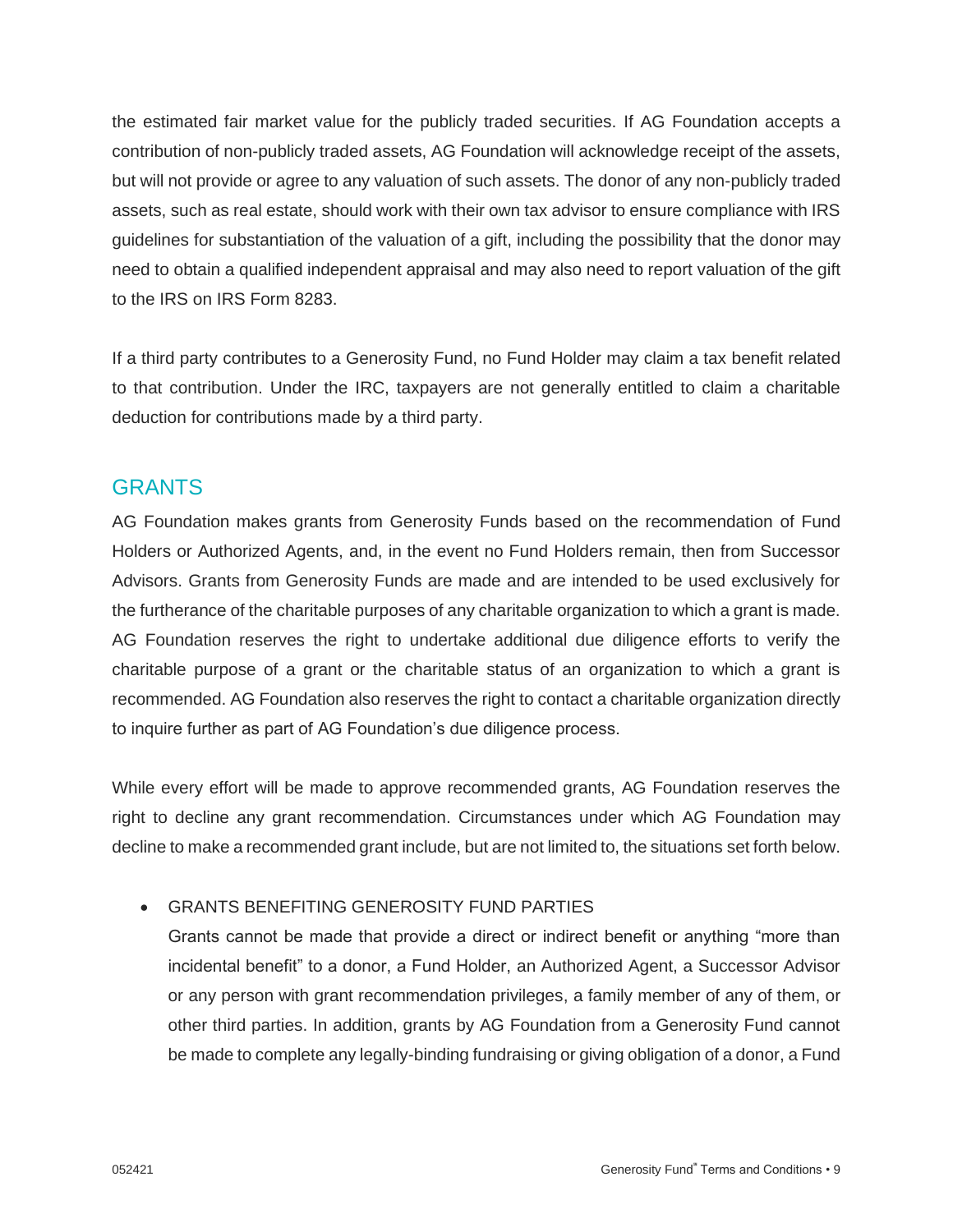Holder, an Authorized Agent, a Successor Advisor, a family member of any of them, or other third parties.

Examples of direct or indirect benefits or legally-binding giving commitments that might lead AG Foundation to decline a grant recommendation include, but are not limited to, the following:

- 1) The grant recommendation is intended to pay for goods or services provided by the grant recipient charity.
- 2) The grant recommendation is intended to pay for raffle tickets or goods or services bought at a charitable auction or charity fundraiser.
- 3) The grant recommendation is intended to procure benefits related to an athletic fund or other membership, social, civic, or religious organization or fund, such as eligibility for preferred seating, special access or privileges, or in the religious, social, or civic context, a membership, licensing, or other credentialing from the fund or organization. The full price to receive any such benefits must be paid out of pocket and is not an allowable grant.
- 4) The grant recommendation is intended to pay a financial obligation, such as an enforceable pledge, that the donor, a Fund Holder, an Authorized Agent, a Successor Advisor, or a family member of any of them has made in a manner that is legally binding. This limitation does not preclude a grant to support or sponsor a third party's walk-a-thon, or other similar fundraising events, so long as that third party is not a donor, a Fund Holder, an Authorized Agent, a Successor Advisor, or a family member of any of them, and the cause does not conflict with the values of AG Foundation.
- 5) The grant recommendation is intended to provide support for a fundraising commitment of the donor, a Fund Holder, an Authorized Agent, a Successor Advisor, or a family member of any of them, such as a walk-a-thon, a church capital campaign, or an alumni pledge to a college, except in situations in which the fundraising commitment has already been met and the grant would only provide excess.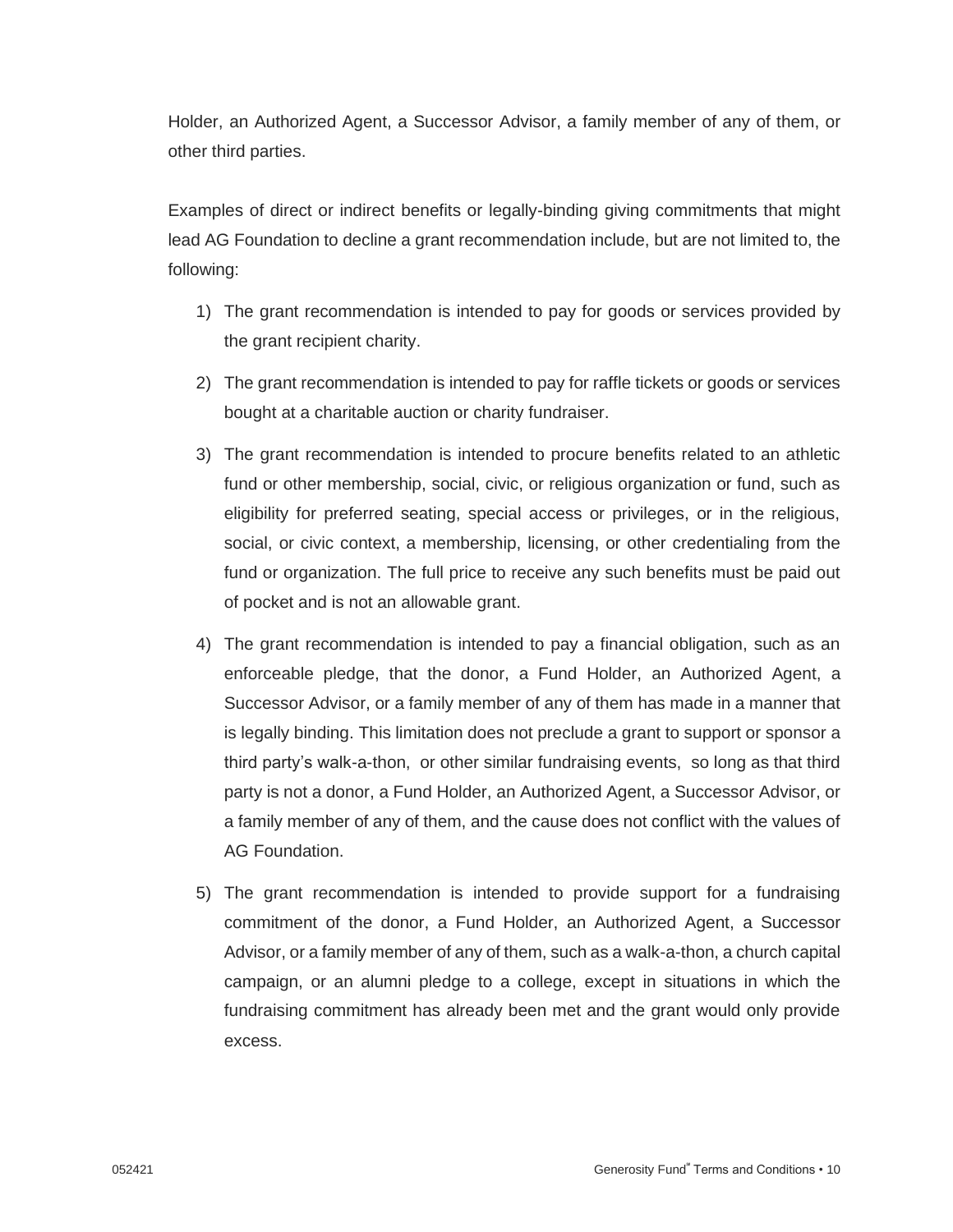- 6) The grant recommendation is intended to pay school tuition and other schoolrelated fees of any person, including any commitments, obligations, or other fundraising expectations set by the school that will be billed as tuition or otherwise adversely affect that student's enrollment if not met.
- 7) The grant recommendation is intended to fund scholarships when the donor, a Fund Holder, an Authorized Agent, a Successor Advisor, or a family member of any of them has sole or direct discretion regarding the granting of the scholarships.
- 8) The grant recommendation is intended to fund travel costs or trip expenses of the donor, a Fund Holder, an Authorized Agent, a Successor Advisor, or a family member of any of them.
- 9) The grant recommendation is intended to assist in covering the expenses, overhead, or wages of a grant recipient charity over which a donor, a Fund Holder, an Authorized Agent, a Successor Advisor, or a family member of any of them has substantial influence or control.
- 10) The grant recommendation is intended to fund the expenses, overhead, travel, or wages of the donor, a Fund Holder, an Authorized Agent, a Successor Advisor, or a family member of any of them incurred on behalf of the grant recipient charity.

## • POLITICAL PURPOSES

Grants cannot be made that provide a benefit to an organization for any political use, including, but not limited to, lobbying, contributions to a political candidate, cause, or legislation, or to support any political campaign activities.

## • CONTROLLED ORGANIZATIONS

Grants cannot be made that provide a benefit to an organization where a Fund Holder, an Authorized Agent, Successor Advisor, donor, any person with grant recommendation privileges, or a family member controls or has substantial influence over control of the organization.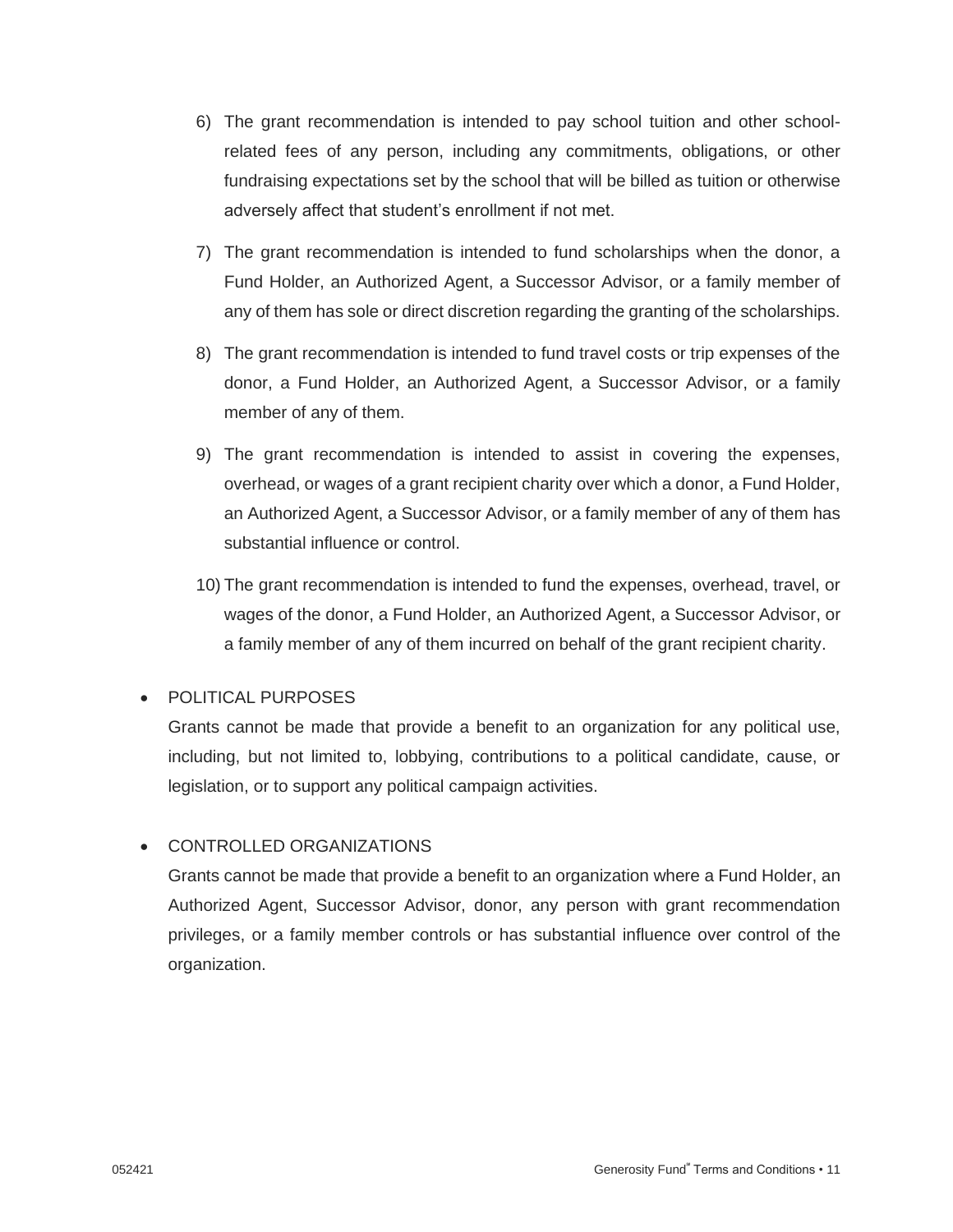## • CONFLICTING ORGANIZATIONS

Grant recommendations to organizations that conflict with the internal policies, principles, or values of AG Foundation will be declined. AG Foundation retains the sole discretion and determination regarding any such conflicting organization.

## • IMPROPER PURPOSES

Pursuant to AG Foundation's due diligence process, and in its sole discretion, grant recommendations for any improper purpose will be declined.

## • SPECIFIC PURPOSE DESIGNATIONS

A grant request made by a Fund Holder, an Authorized Agent, or Successor Advisor may specifically recommend use by the grant recipient charity for a specific purpose designated in advance, such as a building fund or special project. AG Foundation will review the grant recommendation and consider the specific purpose, and AG Foundation, in its discretion, may convey the specific purpose recommendation to the grant recipient charity. AG Foundation reserves the right to make a grant without including specific purpose recommendations or with modified specific purposes recommendations. In making any specific purpose recommendation, AG Foundation communicates to the grant recipient organization that the grant recipient organization has no obligation to use the funds in accordance with the specific purpose recommended and that the grant recipient organization has full autonomy, discretion, and control of the use of those funds within its exempt charitable functions and purposes.

### ANONYMOUS GRANTS

When making a grant recommendation, the default communication to the grant recipient charity will include the name of the Generosity Fund from which the grant was made. A Fund Holder, an Authorized Agent, or a Successor Advisor may request that the name of the Generosity Fund be withheld and kept anonymous. If the name of the Generosity Fund is kept anonymous, the grant will be identified as a grant from a Generosity Fund held by AG Foundation and that the party recommending the grant has requested anonymity. AG Foundation will not release the name or contact information of the Generosity Fund, a Fund Holder, an Authorized Agent, or a Successor Advisor to any grant recipient charity without the explicit consent of the grant recommending party. On occasion, grant recipient charities desire to send letters of thanks for grants received. In the event that a grant recommending party has requested anonymity, AG Foundation will serve as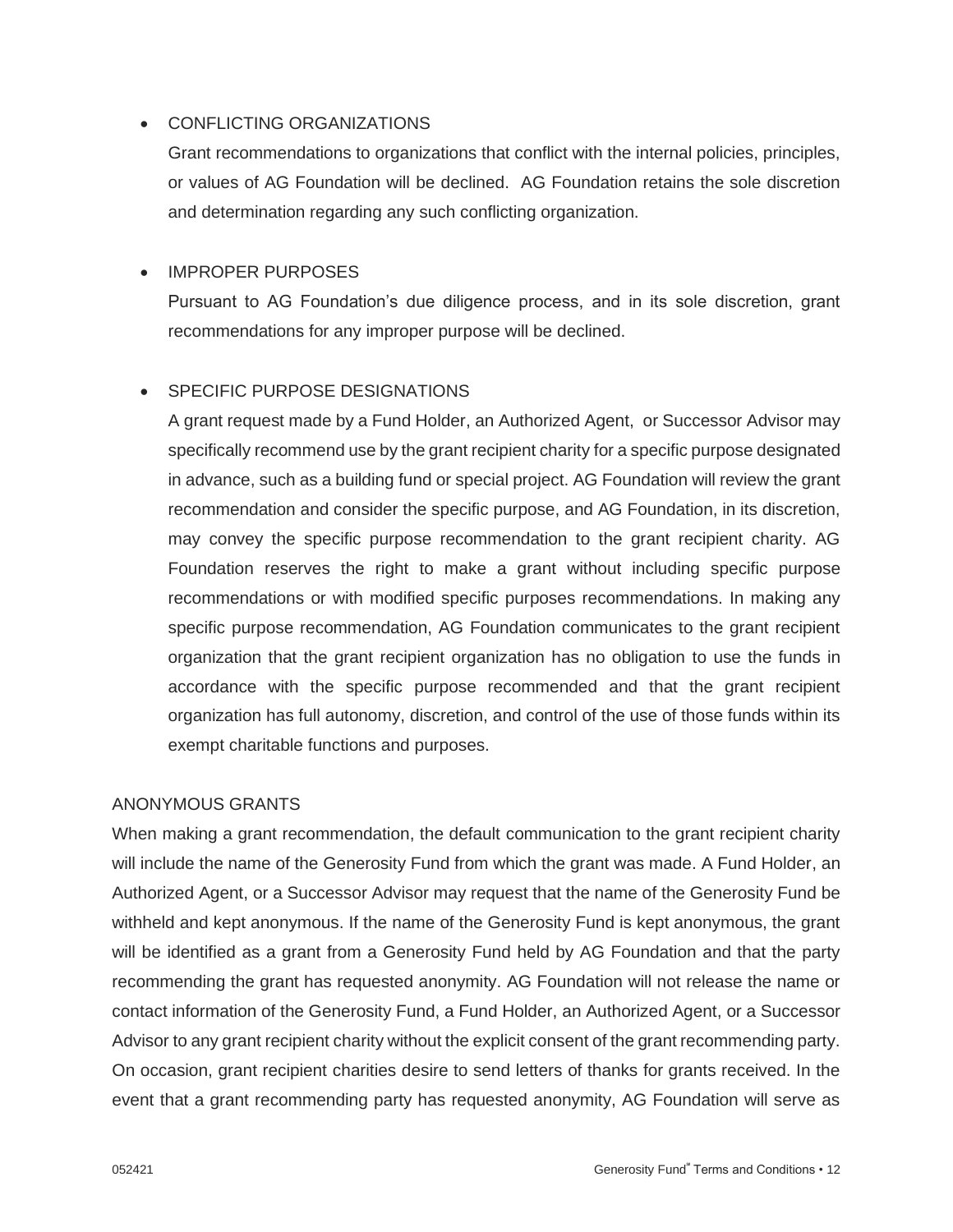recipient of those communications and will forward any letters of thanks to the grant recommending party.

### NUMBER OF GRANTS

AG Foundation allows unlimited grants from a Generosity Fund as long as each grant meets the minimum allowed grant amount.

### MINIMUM ALLOWED GRANT AMOUNT

AG Foundation will consider grant recommendations of \$250 or more. In the event that a Generosity Fund's balance is less than the \$250 minimum allowed grant amount, the balance of the Generosity Fund should be increased through an additional gift to the Generosity Fund in order to make that recommended grant. Only in circumstances in which a Fund Holder, an Authorized Agent, or a Successor Advisor have provided written notice to terminate the Generosity Fund may a grant under \$250 be recommended for the purposes of terminating the Generosity Fund.

### ABANDONMENT OF GENEROSITY FUND

If a Generosity Fund is deemed by AG Foundation to be abandoned, AG Foundation may, at its discretion, grant the entire balance of the Generosity Fund to the default charities named by a Fund Holder, an Authorized Agent, or a Successor Advisor. If no default charities have been named or currently exist, then AG Foundation may grant any remaining balance to one or more IRS-qualified public charities, giving preference to charities or purposes identified by a Fund Holder, an Authorized Agent, or a Successor Advisor over time or to which funds were recommended for granting by the Fund Holder, Authorized Agent, or a Successor Advisor at any time.

### TIMING OF GRANT DISTRIBUTIONS

AG Foundation reviews grant recommendations upon submission. AG Foundation works to distribute the grant as soon as possible pending due diligence review and appropriate internal approvals, usually within seven (7) business days. If a grant recommendation names an organization not already known by AG Foundation, especially if information on that organization is not readily available through the Internal Revenue Service Tax Exempt Organization Search, due diligence, research, and review may take longer.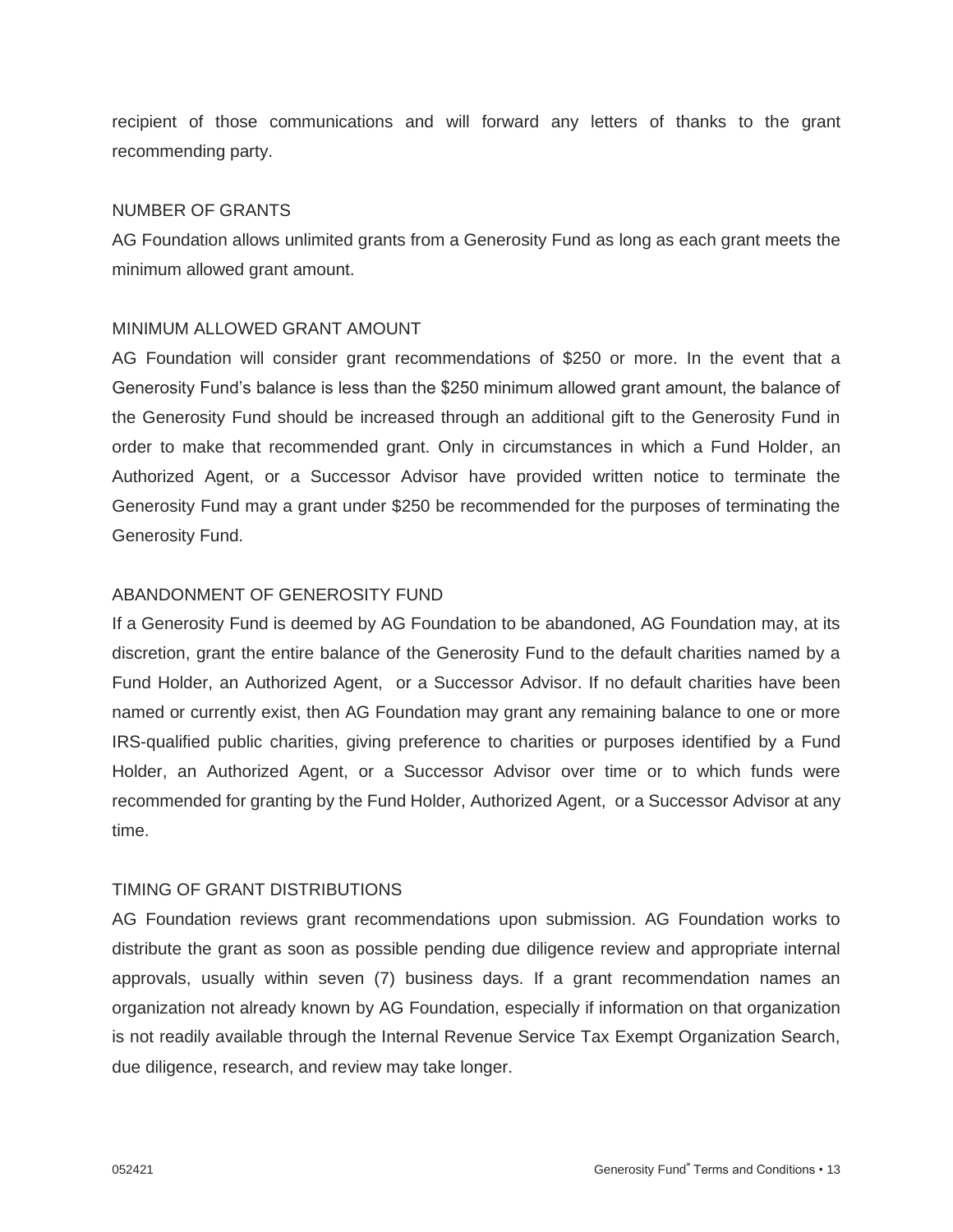#### GRANT CONFIRMATIONS

Grants are made directly by AG Foundation. Each grant check is accompanied by a letter to the grant recipient charity, and in some cases that involve multiple grants within one organization, a detailed spreadsheet might accompany that letter. The letter accompanying a grant check will identify the Generosity Fund from which funds were granted except in circumstances in which anonymity was requested. Grant checks and the accompanying correspondence are mailed via the United States Postal Service to the legal address of the grant recipient charity. It is the general policy that Generosity Fund checks should not be directly delivered to the grant recipient charity by a donor, Fund Holder, or Successor Advisor.

After each grant is processed, a Fund Holder, Authorized Agent, or Successor Advisor should be able to verify completion of the grant via AGFinancial's Online Access system ("Online Access") to the Generosity Fund. If anonymity is not requested, a Fund Holder, Authorized Agent, or Successor Advisor may also receive a confirmation directly from the grant receipt charity. In such event, the confirmation should not be considered a receipt with which an additional charitable deduction may be claimed because the grant itself was made by AG Foundation, not a Fund Holder, Authorized Agent, or Successor Advisor. Any charitable deduction available to the donor is only available upon the initial contribution to the Generosity Fund, not at the time of the grant itself.

## TAX CONSIDERATIONS

A donor may qualify for tax benefits under federal law for making a contribution to a Generosity Fund. Note that this discussion of tax considerations is limited to federal taxes under the United States' IRC. State level tax considerations are beyond the scope of this discussion and vary state to state. Also, each taxpayer's tax circumstances are different, and additional rules or regulations may apply that are not considered here. A tax advisor should be consulted regarding any tax considerations related to a gift to a Generosity Fund.

### CHARITABLE DEDUCTION

Generally speaking, donors who qualify to claim itemized deductions on their federal income tax returns may take an itemized charitable deduction as of the date a contribution to a Generosity Fund is completed, subject to general limitations below and the limitations set by the IRC. The value of the deduction a donor may claim will depend, in part, on the type of asset used to make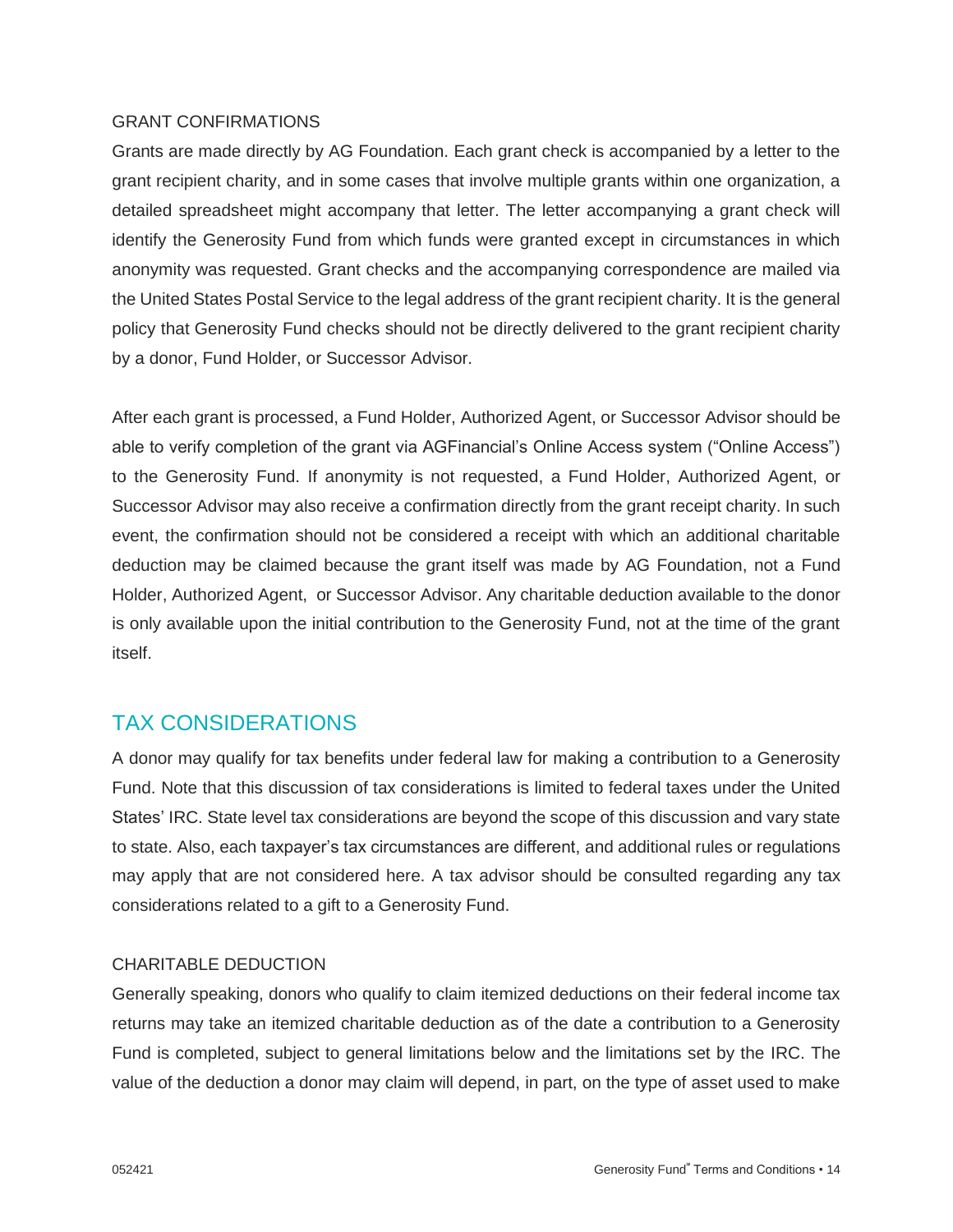the gift to the Generosity Fund. Gifts of cash equivalents are generally treated most favorably for charitable deduction purposes. Consult a tax advisor for further discussion of the deductibility of different types of assets.

For gifts of cash equivalents (by check, EFT, or wire), the charitable deduction amount is typically based on the amount of the actual contribution, subject to the percentage limitations discussed below under Other Tax Considerations.

For gifts of publicly traded securities, the charitable deduction amount is impacted by the amount of time the security was held by the donor before the gift. Publicly held securities contributed after being held by the donor for more than one year will generally be deductible based on the fair market value of the securities on the date the contribution is made. Fair market value of a publicly traded security is calculated as the mean of the high and low prices of the security reported on the date the gift is made. For gifts of mutual fund shares held more than one year by the donor, the deduction will be the fair market value of the shares contributed, calculated as the closing price on the date the gift was completed. For securities or mutual funds held by the donor for one year or less, the deduction is generally limited to the lesser of the donor's cost basis or the fair market value.

For securities that are not publicly traded, the charitable amount is also impacted by the amount of time the security was held by the donor before the gift. If non-publicly traded securities are contributed after being held by the donor for more than one year, the charitable deduction related to that gift will typically be based on the fair market value of the securities on the date the contribution was made. Due to the non-public status of the securities, AG Foundation (if it accepts a gift of non-publicly traded securities) can acknowledge receipt of the gift of securities, but cannot provide or agree to any valuation of the fair market value of the securities. The donor should obtain a qualified independent appraisal of the fair market value of the non-publicly traded securities as of the date of the gift. That appraised fair market value may be higher or lower than the amount at which AG Foundation is able to sell the non-publicly traded securities. A donor of non-publicly traded securities should consult their tax advisor for more information on the tax implications and valuation of a gift of such securities.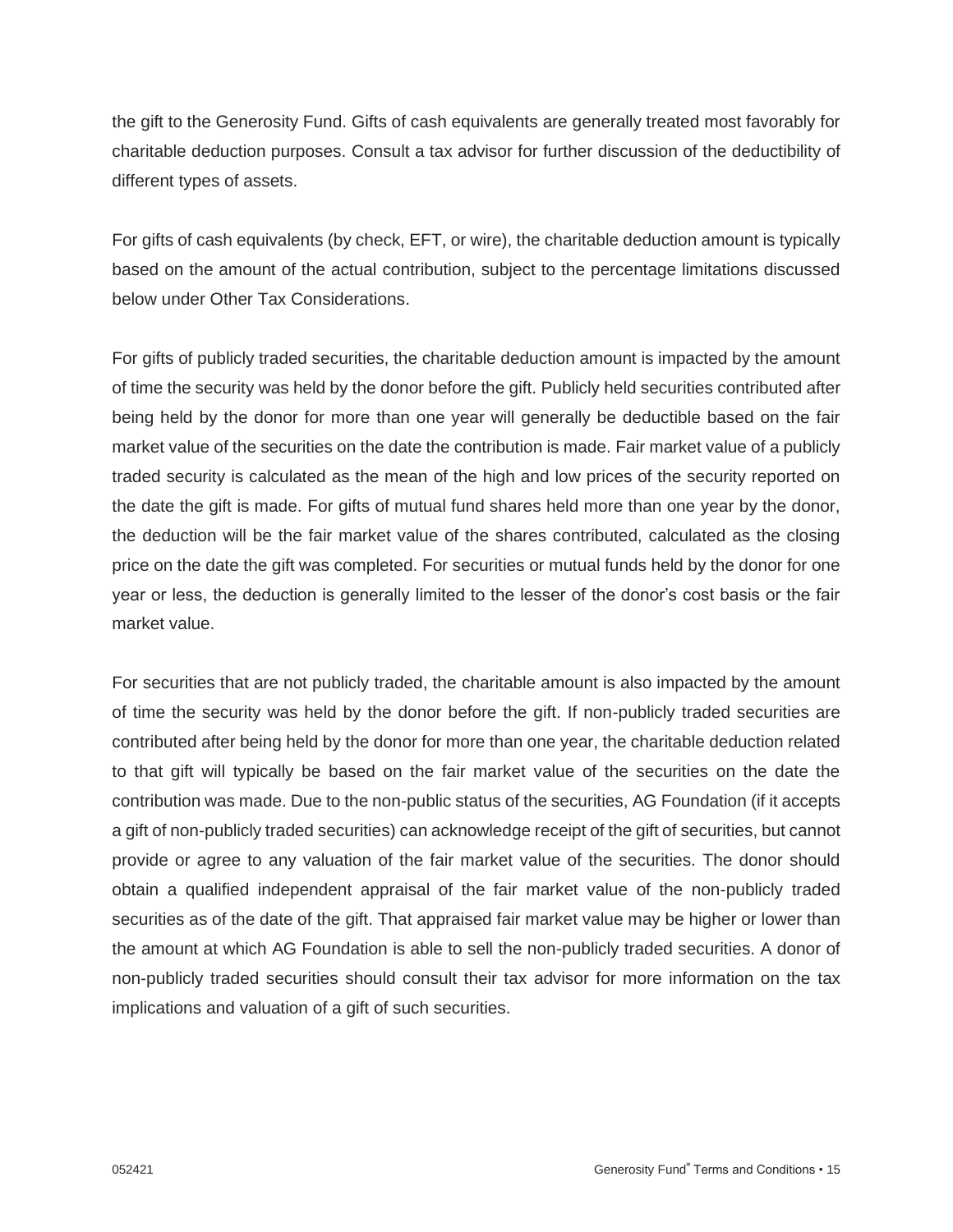## OTHER TAX CONSIDERATIONS

Charitable deductions are subject to "percentage limitations" based on the type of organization to which the gift is given and the type of asset that is given. These limitations can restrict the total deduction that can be used in one year to a specific percentage of the taxpayer's adjusted gross income ("AGI") in the year the deduction is claimed. In most circumstances, contribution amounts that are in excess of these percentage limitations may be carried forward for up to five subsequent years for further deductibility. AG Foundation is considered a public charity by the IRS which gives it the most favorable deduction status under IRS rules regarding the types of organizations to which gifts may be given.

As of the date of this document, deductions for long-term capital gain property (such as appreciated securities held for more than one year) may typically be taken up to 30% of the AGI of the taxpayer in the year of the gift. Deductions for all other contributions (including short-term capital gain property and cash equivalents) may typically be claimed for up to 60% of the AGI of the taxpayer in the year of the gift. A taxpayer's ability to itemize deductions in order to take advantage of charitable deductions is subject to certain limitations set forth by the IRC. A tax advisor will be able to provide the necessary analysis to help a taxpayer determine if he or she can itemize deductions and how much to claim for charitable deductions on the income tax return.

## TAX TREATMENT OF INCOME INSIDE A GENEROSITY FUND

Funds held in a Generosity Fund may accrue income over time based on the investment of the Generosity Fund. Funds held inside a Generosity Fund are funds that have been gifted to AG Foundation, and any income that accrues on the principal of the fund is income of AG Foundation that is attributed by AG Foundation to a specific Generosity Fund, all for the benefit of additional giving from the Generosity Fund. The income that accrues inside a Generosity Fund is not a part of a donor's taxable estate. A donor is not subject to tax on the income that accrues inside the Generosity Fund. In addition, a donor is not eligible to claim a charitable deduction as to that income. Income and loss inside the Generosity Fund is only income and loss of AG Foundation as to that fund and has no financial or tax impact on a donor.

### TAX TREATMENT OF GRANTS FROM A GENEROSITY FUND

Funds held inside a Generosity Fund are funds that have been gifted to AG Foundation. As such, a grant from a Generosity Fund to a third-party charitable organization is a grant by AG Foundation of its own assets to that other charitable organization. Donors are not eligible to claim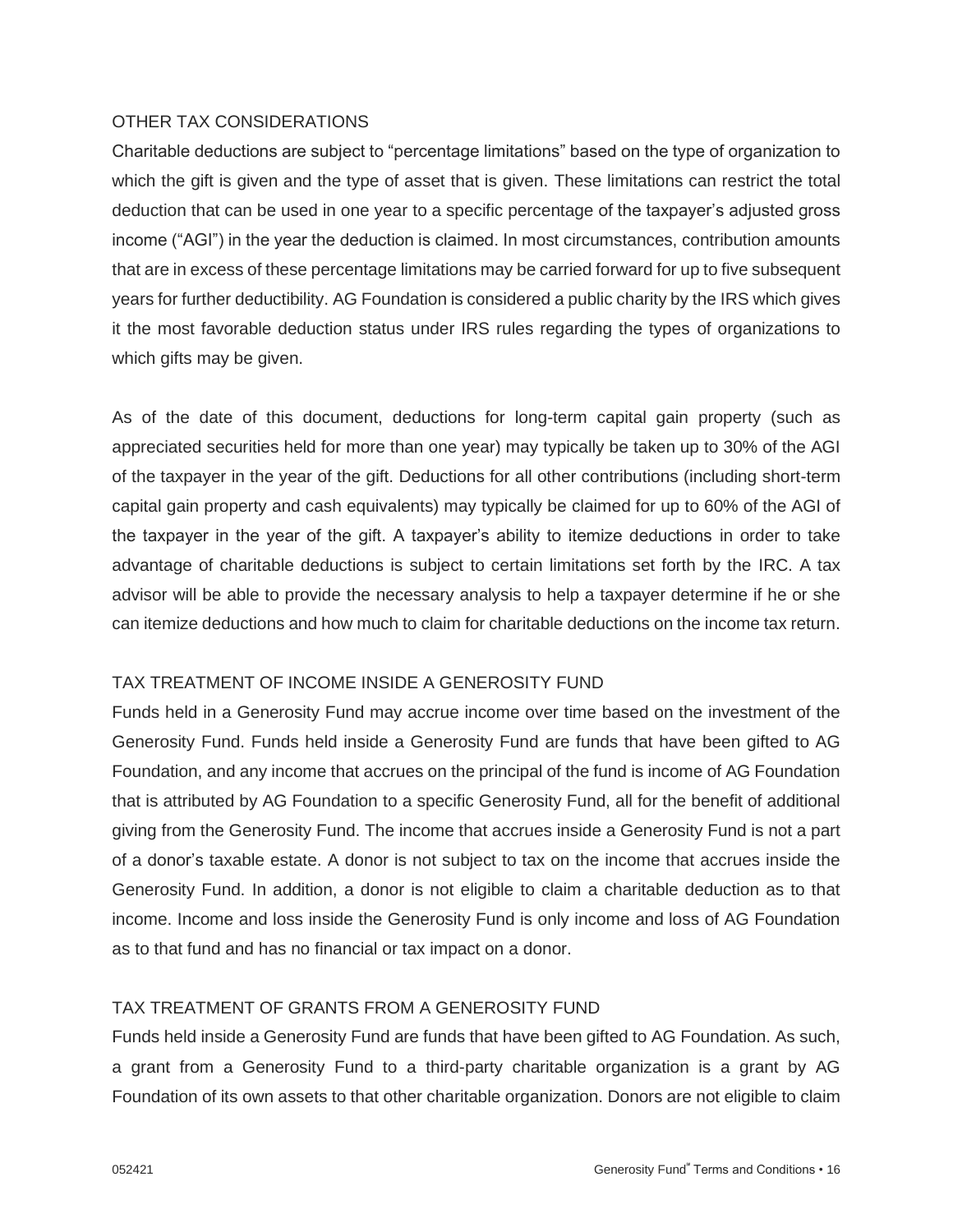a charitable deduction when the Generosity Fund makes a grant from that Fund Holder's Generosity Fund to a third-party charitable organization. A donor's opportunity to claim a charitable deduction is the donation of assets by the donor to the Generosity Fund. Donors do not have additional opportunity for a charitable deduction when the Generosity Fund grants funds to a third-party charitable organization. If the third-party charitable organization sends the donor a charitable gift receipt for the grant from the Generosity Fund to that charity, the receipt should not be used for tax purposes to claim an additional charitable deduction.

### TAX FORMS

For donors who contribute publicly traded securities, the IRS requires taxpayers to complete and file additional tax forms (IRS Form 8283) with their federal income tax return for any non-cash gift of property valued at \$500 or more, including publicly traded and other securities as well as nonpublicly traded assets. Each donor is ultimately responsible for ensuring that the information filed with his or her tax return is complete and accurate. For additional information regarding tax filing and substantiation requirements, each donor should consult his or her tax advisor.

## **TESTAMENTARY**

### TESTAMENTARY GIFTS TO A GENEROSITY FUND

A Generosity Fund may accept properly designated testamentary gifts that become effective upon the death of a donor. A donor may name AG Foundation as beneficiary of cash equivalents, securities, or other property through a Last Will and Testament, trust, or other testamentary instrument, or as the beneficiary of other non-probate property, including but not limited to, an individual retirement account (IRA), a 401(k) or 403(b) account, an irrevocable trust (such as charitable remainder trust or charitable lead trust), a life insurance policy, or a bank account or brokerage account that allows naming of beneficiaries. Testamentary contributions for the benefit of a Generosity Fund should be made to AG Foundation for allocation to an existing Generosity Fund. Contact AG Foundation for suggested language for a bequest or other testamentary gift.

AG Foundation will not accept changes or additions to advisory privileges (such as the naming of a Fund Holder or Successor Advisor) or grants out of a Generosity Fund through any testamentary document. AG Foundation recommends consultation with a legal or tax advisor to determine how tax rules will apply to a donor's particular situation when establishing a testamentary gift to a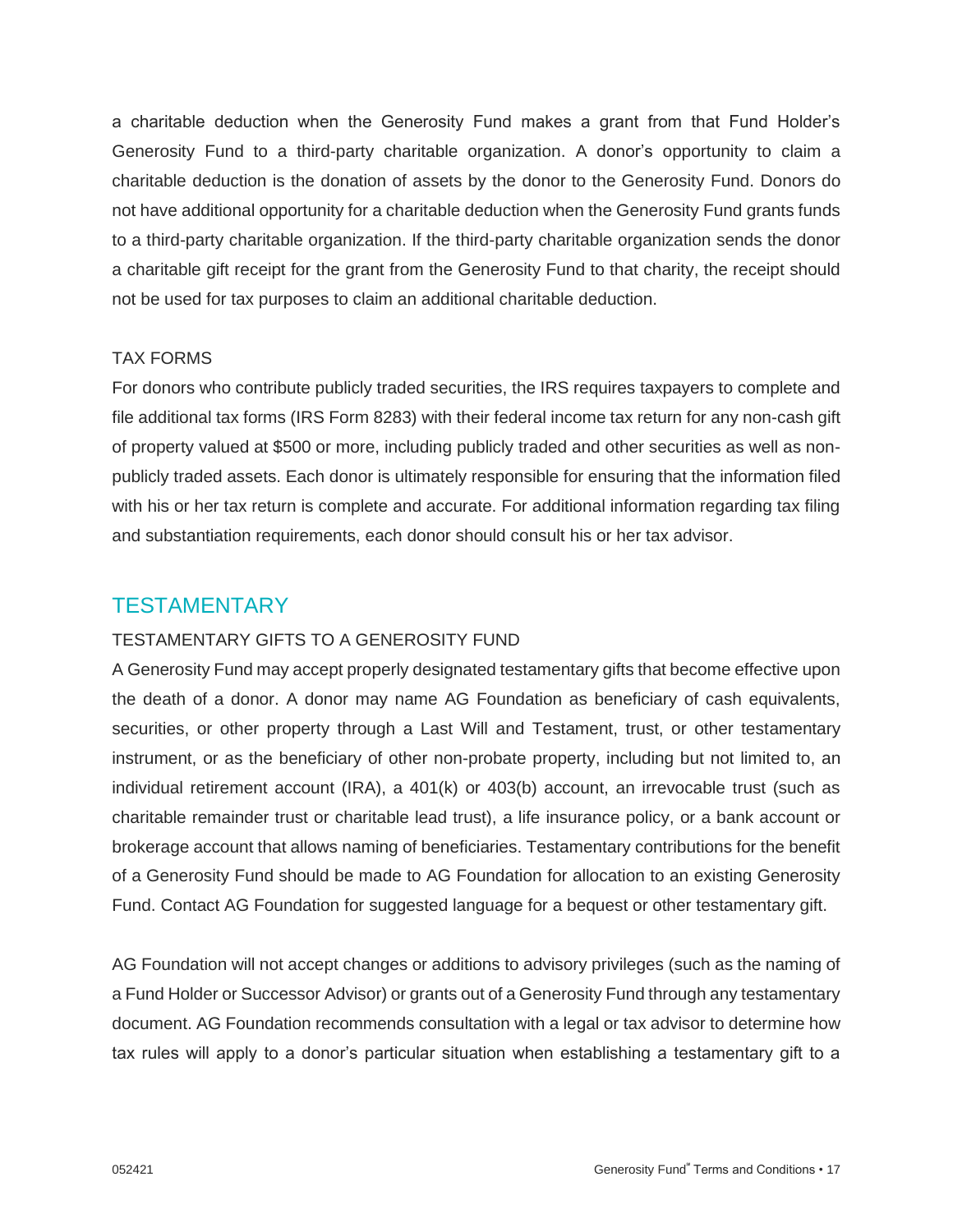Generosity Fund through a Last Will and Testament, trust, beneficiary designation, or other deferred gift.

## TESTAMENTARY INSTRUCTIONS

Testamentary instructions through a Last Will and Testament, revocable trust, or other trust will not generally be considered by AG Foundation in its decision making and determinations upon the death of the Fund Holders. In addition, no unauthorized party, including the executor or trustee of the Fund Holder or a Successor Advisor may access information about the Generosity Fund or receive any personal information or transaction history with respect to a Generosity Fund.

Only upon the last death of any remaining Fund Holder(s) will the Successor Advisor(s) step into a place of capacity and responsibility regarding the Generosity Fund. In that event, AG Foundation will convert the balance of that Generosity Fund to a new Generosity Fund with the Successor Advisor as the initial Fund Holder, and in that event, as Fund Holder, that individual will be able to name new Fund Holders or new Successor Advisors to the newly created Generosity Fund. If a Generosity Fund has multiple Successor Advisors, AG Foundation will split the remaining balance of the Generosity Fund into multiple new Generosity Funds in order to allow each Successor Advisor to be able to name other Fund Holders or Successor Advisors to his or her own unique Generosity Fund and grant the funds of that Generosity Fund.

In any event in which a Successor Advisor does not respond within ninety (90) days of notice from AG Foundation, AG Foundation shall be authorized to distribute the remaining balance of the Generosity Fund to one or more IRS-qualified public charities, giving preference to any charities or purposes identified by a Fund Holder or a Successor Advisor over time or to which funds were recommended for granting by a Fund Holder or a Successor Advisor at any time.

## RECORDKEEPING AND REPORTING

## CONFIRMATIONS OF GENEROSITY FUND ACTIVITY

Confirmations of Generosity Fund activity will be made available to a Fund Holder, Authorized Agent, or a Successor Advisor through transaction activity records available via Online Access.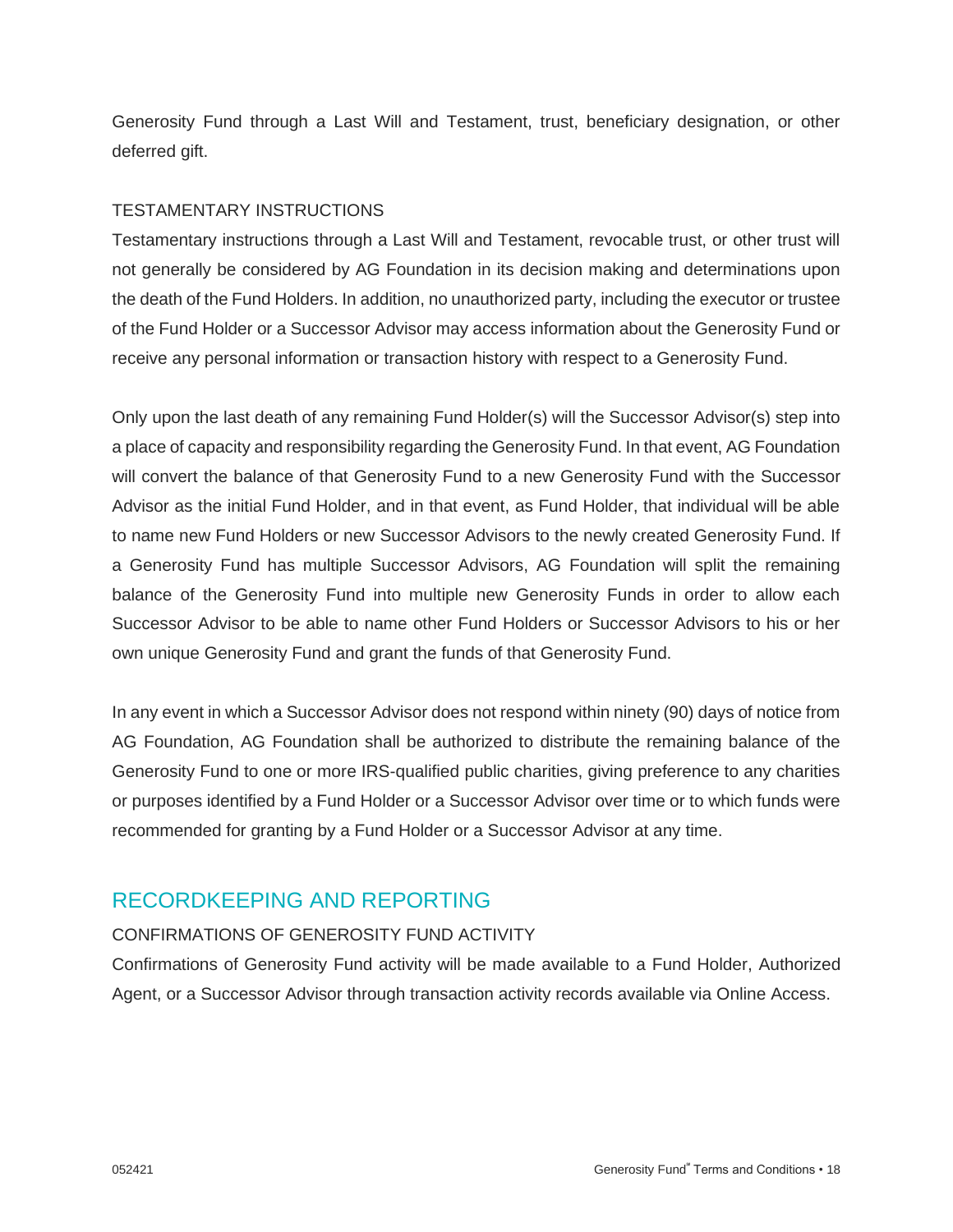### REPORTS AND STATEMENTS

As required by law, AG Foundation will make available any financial reports or other information on transaction activity within a Generosity Fund. Reporting, including quarterly statements or annual reports, will be made available by US mail and/or in digital form through Online Access. Any reports or statements produced by AG Foundation should be read carefully to ensure accuracy. Any error in a report or statement should be reported to AG Foundation as soon as practicable.

## FEES AND EXPENSES

Currently no fees, namely administrative, management, or granting fees, are assessed on Generosity Funds. AG Foundation reserves the right to assess fees on Generosity Funds in the future as deemed necessary to continue the Generosity Fund program, but at this time, no fees apply except for fees or expenses incurred related to liquidation of non-cash contributions.

## ARBITRATION INFORMATION

All claims and disputes arising under or relating to this Agreement are to be settled by binding arbitration in the State of Missouri. The arbitration shall be conducted on a confidential basis pursuant to the rules of the American Arbitration Association. Any decision or award as a result of any such arbitration proceeding shall be in writing and shall provide an explanation for all conclusions of law and fact and shall include the assessment of costs, expenses and reasonable attorneys' fees. An award of arbitration may be confirmed in a court of competent jurisdiction.

## CHANGES TO THE TERMS AND CONDITIONS

AG Foundation may revise and update these Terms and Conditions from time to time in its sole discretion. All changes are effective immediately when posted and apply to all existing Generosity Funds and those established thereafter. However, any changes to the arbitration provisions set forth above will not apply to any disputes for which the parties have actual notice on or before the date the change is posted in Online Access.

A Fund Holder's or Authorized Agent's continued use of a Generosity Fund following the posting of revised Terms and Conditions means that he has accepted and agreed to the changes. Fund Holders are expected to review the Terms and Conditions from time to time to be aware of any changes, as they are binding on all Fund Holders, Authorized Agents, and Successor Advisors.